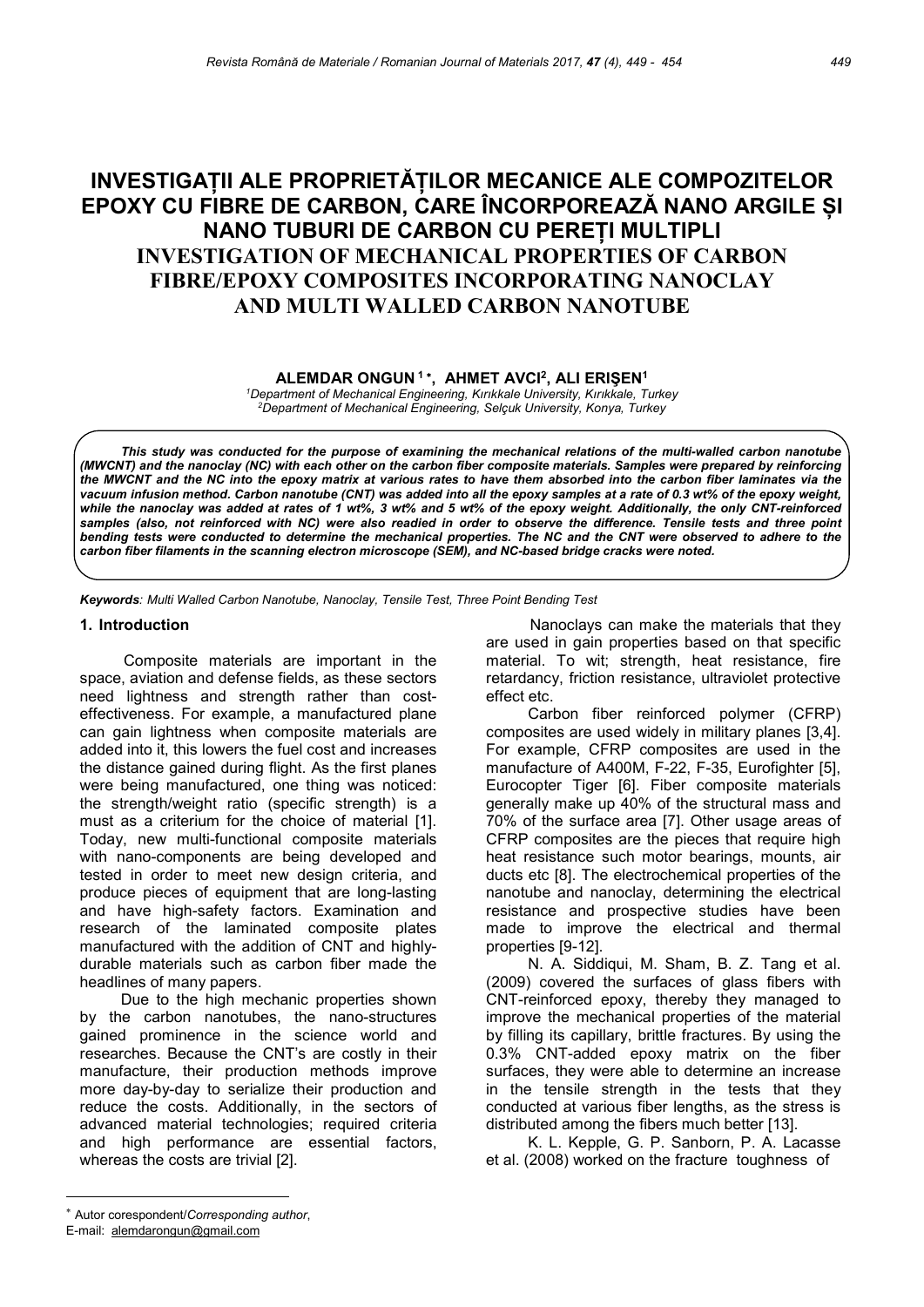450 Alemdar Ongun, Ahmet Avci, Ali Erișen / Investigation of mechanical properties of carbon fibre/epoxy composites incorporating nanoclay and multi walled carbon nanotube

the CNT-added carbon fibers. In the tests that they conducted with CFRP matrix composites in accordance with the ASTM D 5528 standards, they detected an increase in the fracture toughness by 50%, and another increase approx. by 5% in the three point bending tests related to the bending strength [14].

S. K. Singh, S. Singh, S. Sharma and V. Sharma (2014) added NC into the epoxy in rates of 1 wt%, 3 wt%, 5 wt%, which yielded a 10:4 hardening ratio in wt, 30% glass fiber and epoxy resin; they then manufactured composite laminates with the hand layup method and conducted tests on these samples. In the wake of the tests they conducted, it was concluded that the 3% reinforced samples gave the best results, in that their bending strength increased by 57% and their tensile strength increased by 8% [15].

L. P. Borrego, J. D. M. Costa, J. A. M. Ferreira, and H. Silva (2014) measured the fatigue strength of the glass fiber composite laminates, which they manufactured via the vacuum infusion method by reinforcing the MWCNT and the nanoclay into the epoxy matrix. Test results concluded that the propagation of capillary fractures was managed to slow down, as the MWCNT and NC acted as a barrier against fatigue fractures [16].

M. M. Rahman, S. Zainuddin, M. V. Hosur et al. (2012) utilized a functionalized MWCNT added epoxy matrix containing glass fiber at rates of 0.1 –  $0.2 - 0.3 - 0.4$  wt%, and conducted tests to research the material of optimum mechanical and thermo-mechanical characteristics on the composite plates that they produced using hand layup, then hot-press. In the fracture and Dynamic Mechanical Analysis (DMA) tests that they conducted, it was determined that the most appropriate added rate was 0.3 wt%; in addition, 37% - 21% - 21% increases were observed for the yield strength, the elasticity module and the strain, respectively [17].

This study was conducted for the purpose of utilizing the strength increasing properties of NC and CNT on the selected samples, providing appropriate design values and creating a basis for the studies to come to work upon. Tensile test and three point bending tests were conducted to determine the mechanical properties of the layered composite materials. SEM images were examined to identify the metallographic properties of the material manufacture via these tests. Conclusions were drawn regarding to the physical interaction of NC with CNT and the common mechanical properties both contributed to the material.

In the wake of the conducted literature research, it was determined that the 0.3% CNT ratio added into the epoxy via the vacuum infusion method provided the most appropriate digital and mechanical properties. However there is no information in the literature regarding the contribution of NC to the 0.3% CNT containing composites. To this end, CNT was kept stable at 0.3% and the matrix materials containing NC at various rates (1%, 3%, 5%) were prepared, composite plates were manufactured, mechanical properties were then examined.

# 2. Experimental (Materials and Manufacturing)

During the manufacture phase of the laminated composites produced as MWCNT/NCadded, the following was utilized; Timesnano TNM5 as the CNT, Tenax-E HTA 40 3k as the carbon fiber, Laminating Resin MGS L160 as the resin, Hardener MGS H160 as the hardening agent, EsanNANO 1-140 as the NC.

By taking basis from the previous studies, 4 different samples were prepared. The process took place as follows; the aforementioned MWCNT rate was kept to 0.3 wt%, the aforementioned NC rates were modified to be  $1 - 3 - 5$ %, and in order to be able to draw comparisons, a mere 0.3% CNT reinforcement was used.

The amounts of MWCNT and Nanoclay that were added into the prepared samples are given in Table 1. To make samples easily understandable, carbon nanotube was shown as CNT and nanoclay as NC. The numbers next to them show the weight percents according the resin in the samples. The composite plates were produced from 12 layers carbon fiber.

The mechanical properties of the MWCNT and NC added into the epoxy were initially compared, they were then distributed in nanosize via ultrasonic homogenizers.

|           |                  | Table 1 |  |
|-----------|------------------|---------|--|
|           | Prepared samples |         |  |
|           | MWCNT (%)        | NC(%)   |  |
|           |                  |         |  |
| CNT0,3NC0 | 0.3              |         |  |
|           |                  |         |  |
| CNT0,3NC1 | 0.3              |         |  |
|           |                  |         |  |
| CNT0,3NC3 | 0.3              | 3       |  |
|           |                  |         |  |
| CNT0,3NC5 | 0.3              | 5       |  |
|           |                  |         |  |

The properties of the Timesnano Co Ltd.'s MWCNT that was used in the study are given in Table 2.

The Transmission Electron Microscope (TEM) and Scanning Electron Microscope (SEM) images of this MWCNT are given in Figure 1.

The properties of the carbon fiber, the epoxy, the hardener used in the study are given in Table 3.

As NC, the montmorillonite-based Eczacıbaşı's EsanNano 1-140 coded clay was used. Montmorillonite is a clay type that is formed with the combination of laminates in very soft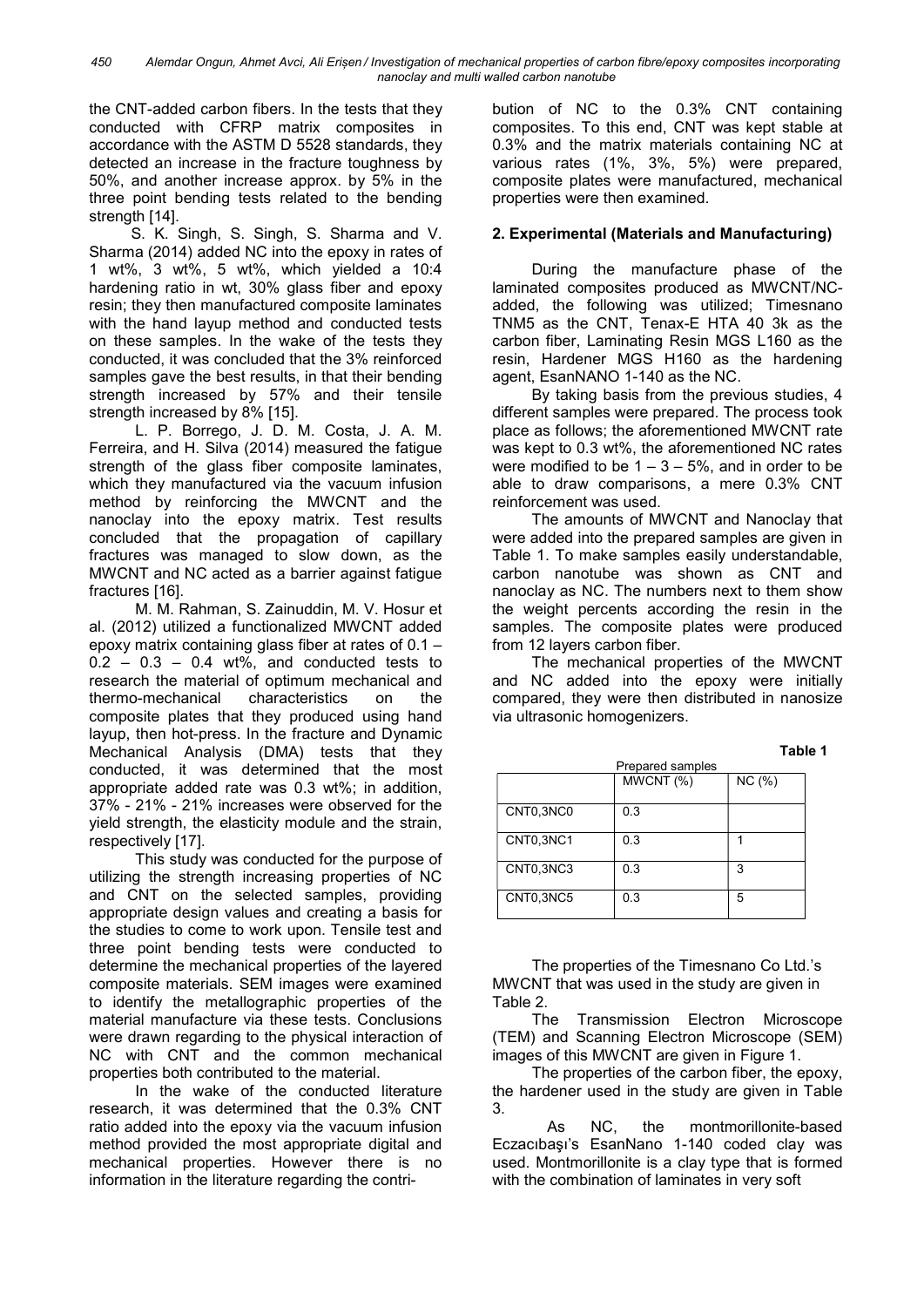A.Ongun, A. Avci, A. Erișen / Investigații ale proprietăților mecanice ale compozitelor epoxy cu fibre de carbon, care încorporează 451 nano argile și nano tuburi de carbon cu pereți multipli

| n<br>а<br>L<br>⊷ |
|------------------|
|------------------|

| <b>MWCNT Properties [18].</b>                                                                      |          |              |             |                      |            |  |  |
|----------------------------------------------------------------------------------------------------|----------|--------------|-------------|----------------------|------------|--|--|
| Category Number<br>Diameter<br>Production<br>Purity<br>Outer<br><b>Diameter</b><br>Length<br>Inner |          |              |             |                      |            |  |  |
|                                                                                                    |          | Range        | Range       |                      | Method     |  |  |
|                                                                                                    |          |              |             |                      |            |  |  |
| TNM <sub>5</sub>                                                                                   | $>$ % 95 | $20 - 30$ nm | $5 - 10$ nm | $10 - 30 \text{ µm}$ | <b>CVD</b> |  |  |



Fig. 1 - a) TEM image, b) SEM image of MWCNT [15].

Technical Properties of the Used Material [18-20]

Table 3

|                             | Carbon Fibre       | Epoxy                                    | Hardener                                   |
|-----------------------------|--------------------|------------------------------------------|--------------------------------------------|
| Trade Name                  | Tenax- E HTA 40 3k | Laminating Resin MGS<br>L <sub>160</sub> | Hardener<br><b>MGS</b><br>H <sub>160</sub> |
| Number of Filaments (adet)  | 3000               |                                          |                                            |
| Filament Diameter (µm)      |                    |                                          |                                            |
| Density $(g/cm3)$           | 1.76               | $1.18 - 1.20$                            | $0.96 - 1$                                 |
| Tensile Strength (MPa)      | 3950               | 70-80                                    |                                            |
| Modulus of Elasticity (GPa) | 238                | $3.2 - 3.5$                              |                                            |
| Elongation at Break (%)     | 1.7                | $5 - 6.5$                                |                                            |
| Viscosity (mPas)            |                    | 700 - 900                                | $10 - 50$                                  |
| Impact Strength $(KJ/m2)$   |                    | $40 - 50$                                |                                            |

crystal forms. This clay has a white and pure structure, and enables improvements in regards to the incombustibility, strength, moisture and gas permeability of the material that it is introduced into. As can be seen from Figure 2, the initial interlaminar distance values of the montmorillonite clay, which is the property of nanoclay, are approx. 15 Å; but when the same nanoclay is organically modified, the obtained value can attain ranges between 38-40 Å. Montmorillonite is purified and organically modified in the manufacture of EsanNANO 1-140. This modification enables the clay to be homogenously distributed in the matrix material [21].

The Chemical Composition of the EsanNANO Clay is given below in Table 4 [22];



Fig. 2 – a) Montmorillonite Base b ) Organized Montmorillonite Base

The particle size analysis conducted with the EsanNANO Clay's laser diffractometry is given below in Table 5. [22] ;

The Chemical Composition of the EsanNANO Clay

Table 4

|   | $Al_2O_3$ | SiO <sub>3</sub> | Na <sub>2</sub> O | Fe <sub>2</sub> O <sub>3</sub> | K <sub>2</sub> O | CaO           | MgO           | TiO <sub>2</sub> | LOI      |
|---|-----------|------------------|-------------------|--------------------------------|------------------|---------------|---------------|------------------|----------|
| % | 6±1       | $44\pm1$         | $0.6 \pm 0.2$     | $0.4 \pm 0.2$                  | $0.3 \pm 0.1$    | $0.4 \pm 0.1$ | $1.4 \pm 0.2$ | 0.05<br>±0.02    | $45 + 2$ |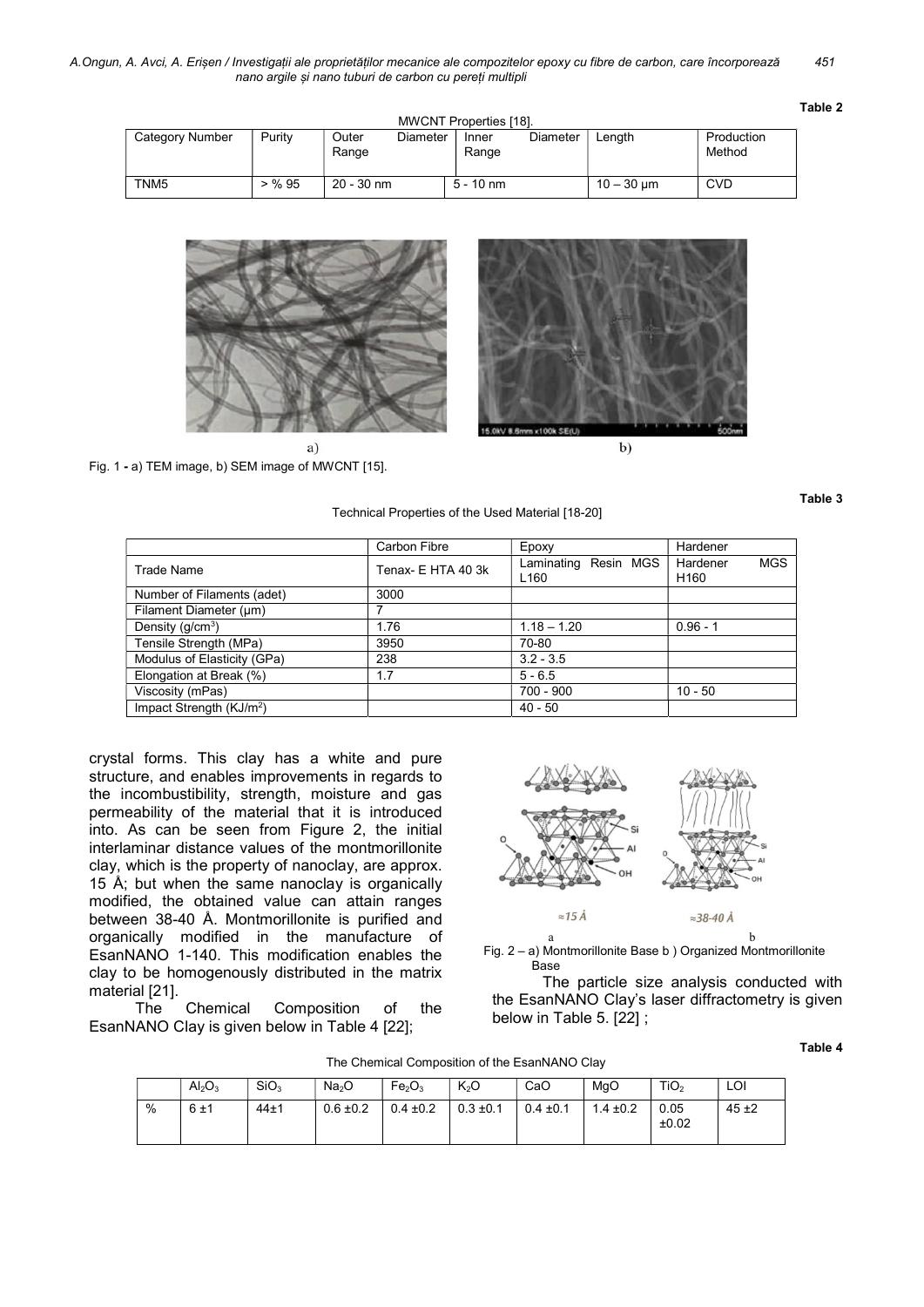The grain size analysis of the EsanNANO Clay

#### Table 5

| Size (µm)         | 0.5  | $0.5 -$ | $\sim$<br>- - | $\sim$ $\sim$ $\sim$ | $7 - 5$<br> | 7.5<br>5<br>$\overline{\phantom{0}}$ | $7.5 - 10$ | $10 - 15$ |
|-------------------|------|---------|---------------|----------------------|-------------|--------------------------------------|------------|-----------|
| Percentage<br>(%) | 2.27 | 8.66    | 23.8          | 15.84                | 32.25       | 12.6                                 | 3.94       | 0.64      |

The processing machine is a special manufacture containing the property of injection double vacuum-assisted resin transfer moulding, whose heat and vacuum values can be adjusted according to the time.

Three point bending and tensile tests were performed with Shimadzu Autograph AGS-X series, MVG 20 kN. Standard TS EN ISO 7500-1 for loads mesured by the load cell from the switch is in Class 1, precision 1%. Elastic displacement  $(5)$  of the central opening of the stepped end sensitivity is 0.1% [23].

## 3. Test Results

The tensile experiments were carried out with an electromechanical-driven tensile measurement device that has 100 kN capacity. The electronic coulometer sensitivity is 1% in Class 1, and it operates with 1 micron position resolution. The three point bending experiments were conducted with a Shimadzu brand, Autograph AGS-X series, MVG 20 kN loadcell attached measuring device. The loads measured with the loadcell are deemed as Class 1 in the standard TS EN ISO 7500-1, its sensitivity is 1%. The sensitivity belonging to the elastic tensile (δ) of the loading point's center span is 0.1%.

ASTM's D3039/D3039M –standard no. 14 Standard Test Method for Tensile Properties of Polymer Matrix Composite Materials was used in the tensile tests, samples were taken in 25\*250 mm in accordance with the measurements that are stated in the Table 2 of the standard. These tests were conducted at a speed of 2 mm/min, as determined by the standard.

D7264/D7264M – standard no. 07 Standard Test Method for Flexural Properties of Polymer Matrix Composite Materials was used in the bending tests. Samples were taken in 13 mm width and in 112 mm thickness (average sample thickness was measured as 2.5 mm) in accordance with the measurements stated in the Figure 5 of the standard; multiplied by 32 plus 40%. These tests were conducted at a compression speed of 1 mm/min, as determined by the standard.

Tensile test results can be seen in Figure 3. and 4. The test results graphic is given in Figure 4 and evaluated in Figure 6., so that the obtained maximum values would be easily understood.

-The maximum stress and strain were measured in the CNTO,3NCO sample.

-The minimum stress and the minimum strain were measured in the CNTO,3NC5 sample









#### and CNTO,3NC3 sample respectively.

-Based on the details of the tensile stress – strain graphic in Figure 5, the CNTO,3NC3 sample is 10-20 percent higher than the others, when the strain is between 0,015-0,04.





The 3% NC and 0.3% CNT reinforced sample was observed to relatively increase the rigidity, as it strained between 0,015-0,04 mm/mm, and displayed the maximum stress.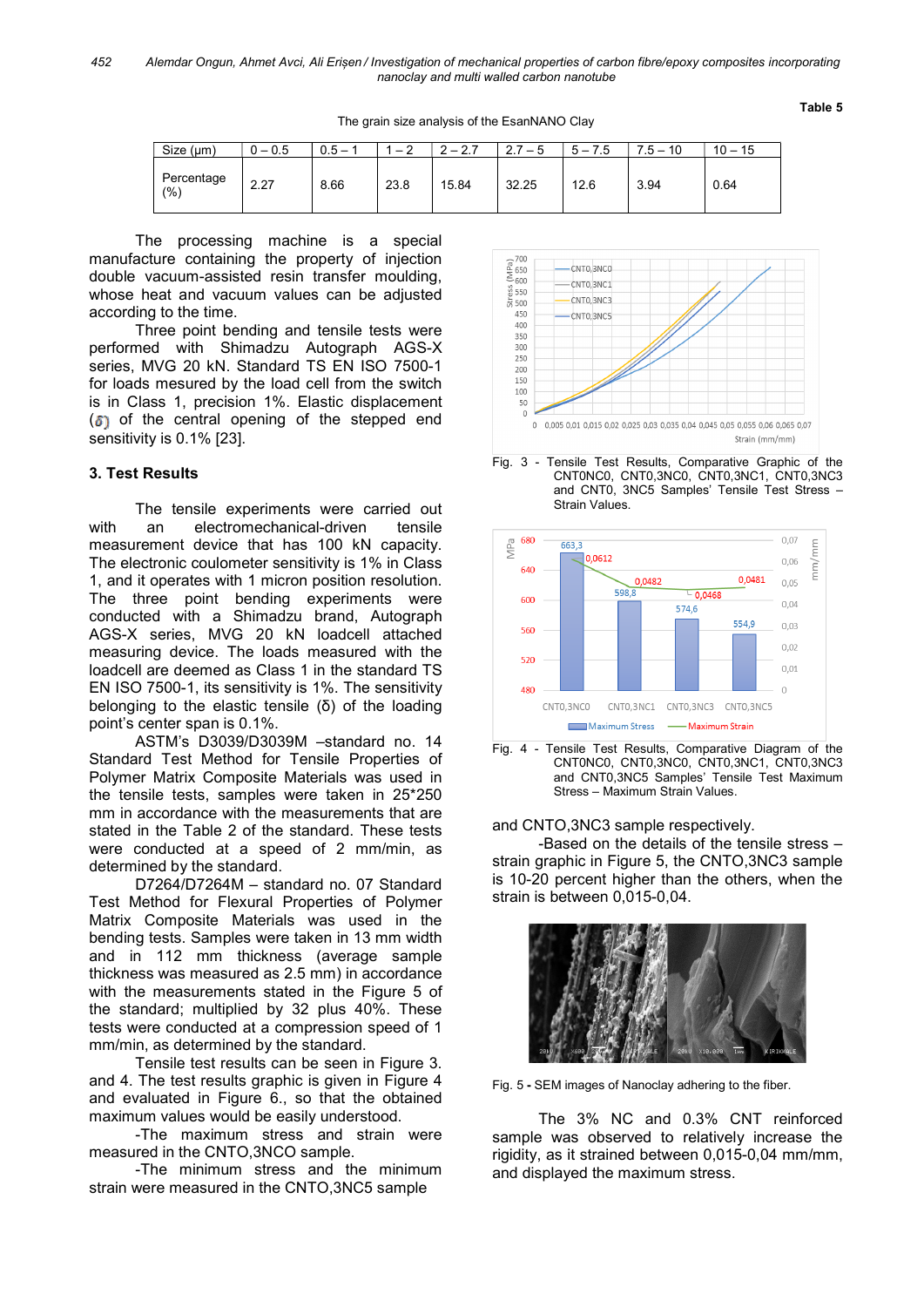A.Ongun, A. Avci, A. Erișen / Investigații ale proprietăților mecanice ale compozitelor epoxy cu fibre de carbon, care încorporează 453 nano argile și nano tuburi de carbon cu pereți multipli

This effects the MWCNT, carbon fiber and NC in a very apparent fashion. NC, which has been added into the MWCNT reinforced samples, reduces the stress values. This can be linked to the internal voids of the NC, which was added alongside MWCNT, passing through the fracture path with ease.

MWCNT's contribution to the stress and strain is note-worthy, as it causes an important increase. The stress and strain values were pulled down due to the continuously increasing addition of nanoclay to these MWCNT reinforced samples. These results prove that the tensile stress and tensile strain values were affected negatively from the NC that was added alongside MWCNT.

As the NC ratio increases, the yield strength is reduced in the tensile tests. The particles adhering to the fibers in Figure 5 increase the bridge crack ratio in the fractures, this is observable in the SEM samples. The strain is reduced in all the NC-added samples at similar rates, there is more strain in the samples with no added NC.

Three point bending test results can be seen in Figure 6 and 7. The results graphic is given in Figure 6 and evaluated in Figure 7, so that the obtained maximum values would be easily understood.



Fig. 6 - Comparative Graphic of the CNT0,3NC0, CNT0,3NC1, CNT0,3NC3 and CNT0,3NC5 Samples' Three Point Bending Test Stress – Strain Values.



Fig. 7 - Comparative Diagram of the CNT0,3NC0, CNT0,3NC1, CNT0,3NC3 and CNT0,3NC5 Samples' Three Point Bending Test Maximum Stress Maximum Strain Values

-The stress seen in the MWCNT and 1% NC reinforced sample is 19% higher than the sample only with MWCNT reinforced, while the strain value is 18% lower.

- In the portion until 0,01 in strain, the biggest resistance was shown by the sample reinforced with 0.3% CNT and 3 % NC.

Similar to the tensile test; the most rigidity was shown by the CNT0.3NCC3 sample in the portion until 0.004-0.01 mm/mm in strain in the three point bending tests. 3% NC reinforcement gave the best result as opposed to other ratios.

From the three point bending test results, we can see that the stress values decrease, as the ratio of NC increases, which was added alongside MWCNT to the samples CNT0,3NC1, CNT0,3NC3 and CNT0,3NC5. The optimum value in terms of strain was reached by the 3% nanoclay added to the 0.3% MWCNT. The fracture bridges caused by both NC and MWNCT are the reason for why the increasing NC ratio diminishes the strain value and the stress value. The bridge crack can find its path and progress through it with ease, which causes fraction.

The optimum stress was seen in the 1% NC reinforced sample, while the optimum strain was seen in the 3% NC reinforced sample.

### 4.Conclusion

The NC added to the MWCNT reinforced CFRP samples was observed to reduce the tensile strength and ductility in the rupture point, and the maximum stress values were obtained by the 1% NC reinforcement in the three point bending tests. 19% increase in the bending stress caused by the 1% NC reinforcement is noteworthy.

Until the CNT0.3NC3 sample reached values of 0.04 mm/mm in the tensile test and 0.01 mm/mm in the three point bending test, it displayed higher stress values in comparison with the others, thus proving the increased rigidity.

The decrease in the bending stress occurring as a result of the increase in NC stems from NC connecting to each other easier through the fractures. The bending strain seen in the 1% NC reinforcement is caused by the increase in bending stress. The bending strain is clearly diminished, which means embrittlement occurs.

In the tensile test, there is no compression in any axis unlike the three point bending test. This creates fracture-crack paths in the NC based epoxy, thus causing rupture in the fibers, which leads to the decrease in the rupture stress values.

If high rigidity, little strain, toughness in the material when the said material is in the elastic region are desired, then the 0.3% CNT + 3% NC reinforced sample will give the best results, as was determined by the study.